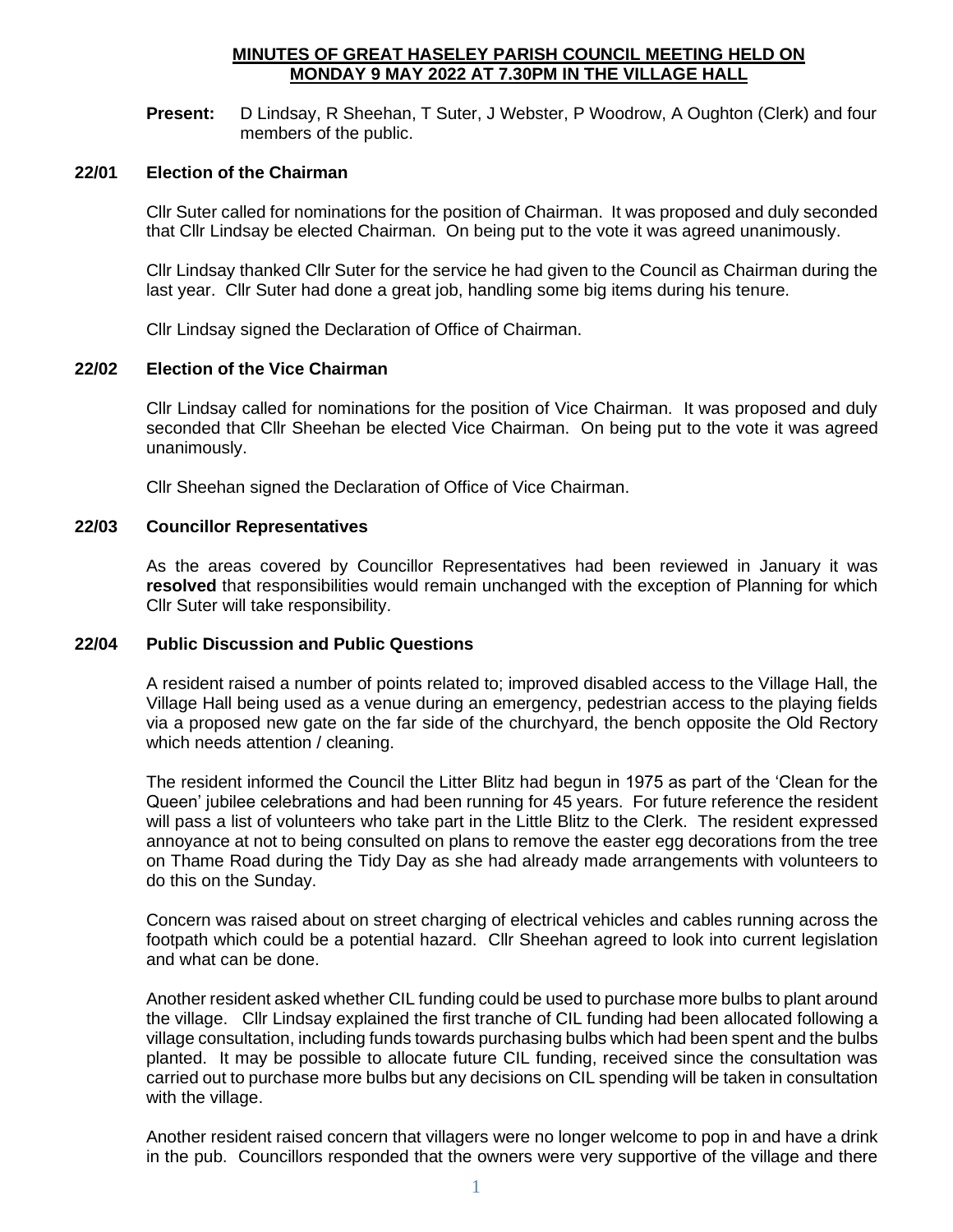is more of a presence of villagers popping in for drink. It was agreed to approach the owners to ask if they are willing to put a piece in the Haseley Updates that people are welcome to pop in for a drink.

### **22/05 Apologies for Absence**

Apologies received from Cllrs Groves (Personal) and McGuirk (Business).

# **22/06 Declarations of Interest and Dispensations**

There were no declarations of Interest or Dispensations.

#### **22/07 Minutes**

The minutes of the meeting held on 11 April 2022 were confirmed as a correct record and signed by the Chairman.

The minutes of the Annual Parish meeting held on 11 April 2022 were noted.

### **22/08 Matters Arising**

It was noted that the Parish Council will be given the opportunity to speak at the next meeting of the Community Governance and Electoral Issues Committee on 25 May 2022 regarding its submission to the Review opposing Thame Town Council's application to extend its parish boundary into Great Haseley. Cllr Suter will address the Committee.

At this meeting the committee will consider feedback from the initial engagement process and agree draft proposals for further consultation.

### **22/09 Planning Applications**

**P22/S1317/FUL – 20 Horse Close Cottages, Great Haseley** Change use of existing garage from storage to 'Dog Grooming' room. **Resolved to submit a recommendation of No Objection**

The following amendment was noted:

# **P21/S0343/FUL - Belmond Le Manoir Aux Quat Saisons, Church Road, Great Milton Amendment No. 3**

Full planning permission for the erection of a new Wellness Spa, Bistro, Raymond Blanc Academy, Garden Villas, Garden Rooms, Pavilions and Storage Barns, minor extensions and alterations to the existing Grade II\* Manor House, former Stables building and Staff Facilities building, new highway access, internal road and car parking areas, limited demolition and associated works.(Amended Plans and information received 14 September 2021, Archaeological Evaluation Report (October 2021) received 3 November 2021 and Amended plans and additional information received 12 April 2022).

It was noted that the District Planning Authority has granted permission for the following applications:

### **P22/S0453/HH & P22/S0461/LB The Old Shop, 24 Rectory Road, Great Haseley**

To construct 2m x .8m timber porch with reclaimed clay tile roof, windows to match existing but with heritage double glazed units. Remove existing modern door which does not seal in old frame.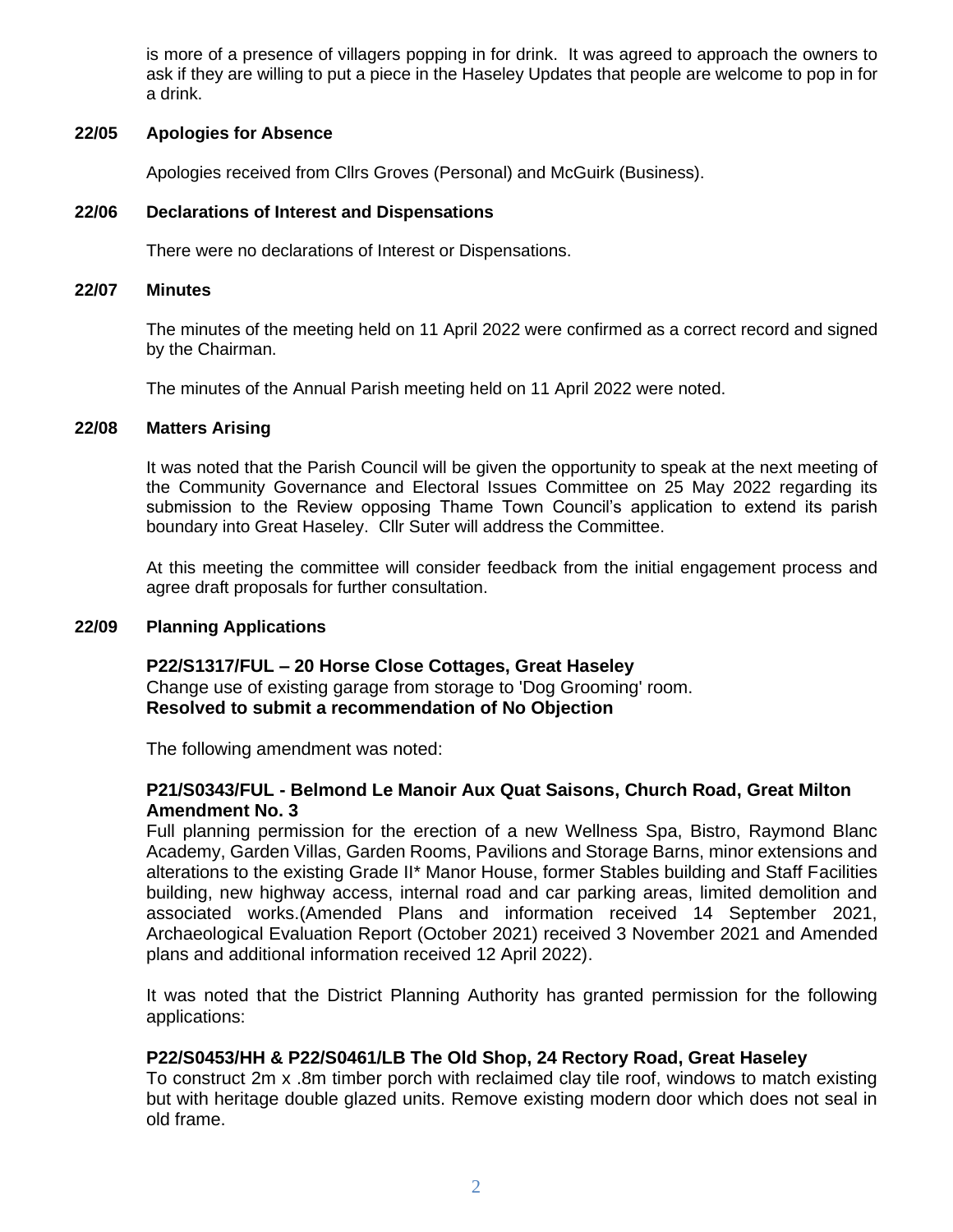It was further noted that **Tree Preservation Order NO. 21S19** has been confirmed without modification. The Order relates to seven oak trees located on land to the south of Rycote Lane, nr Thame.

It was noted that the following application has been withdrawn prior to determination:

# **P21/S5349/FUL - Willow Corner, Moreton Road, Moreton**

New innovatively designed 4-bedroom eco-friendly house and garage with matching local materials (As amplified and amended by additional 3D images and amended energy statement received 23rd February 2022).

# **22/10 Financial Report**

Copies of bank statements to 29 April 2022 had been circulated. The balances were noted as follows: Current Account - £25,011.23 and Business Reserve Account - £40,639.85

Income for the month on the Current Account included: 1<sup>st</sup> half of the Precept, Allotment Rents, Community Infrastructure Levy and HMRC Vat Reclaim.

The acceptance form for the SODC Councillor grant 2021-22 towards the cost of the First Response course for residents was signed by two Councillors.

### **22/11 Payments**

The following cheques were approved: £453.59 BHIB Insurance, £52.00 Shield Maintenance, £94.25 SODC (Waste collections – Village Hall), £80.00 SLCC Membership, £768 Ridgeway Rural Services.

A further cheque not listed on the agenda was approved: £36.50 L Woodrow (Tidy Day expenses).

### **22/12 Standing Orders & Financial Regulations**

The Clerk requested this item be deferred to the next meeting in order for her to assess and propose changes related to financial controls and procurement following the National Association of Local Councils (NALC) recent proposed changes to bring them in line with the procurement position post-Brexit. This was agreed.

### **22/13 External Audit**

The Clerk reported that the income and expenditure for 2021-22 was under the £25,000 threshold which allowed the Parish Council to Certify itself as exempt from a limited assurance review.

After discussion it was **Resolved** that the Parish Council certify itself as exempt from a limited assurance review and completes Part 2 of the Annual Governance and Accountability Return 2021/22.

# **22/14 Public Art – s106 Funding**

It was agreed to form a Sub-Committee to progress a Public Art project for the village funded by s106 funds received from development in the parish. Following an article in the Haseley Update a number of residents have volunteered to be a part of the Committee.

Cllr Lindsay will contact the volunteers with a view to holding a meeting in the next couple of weeks.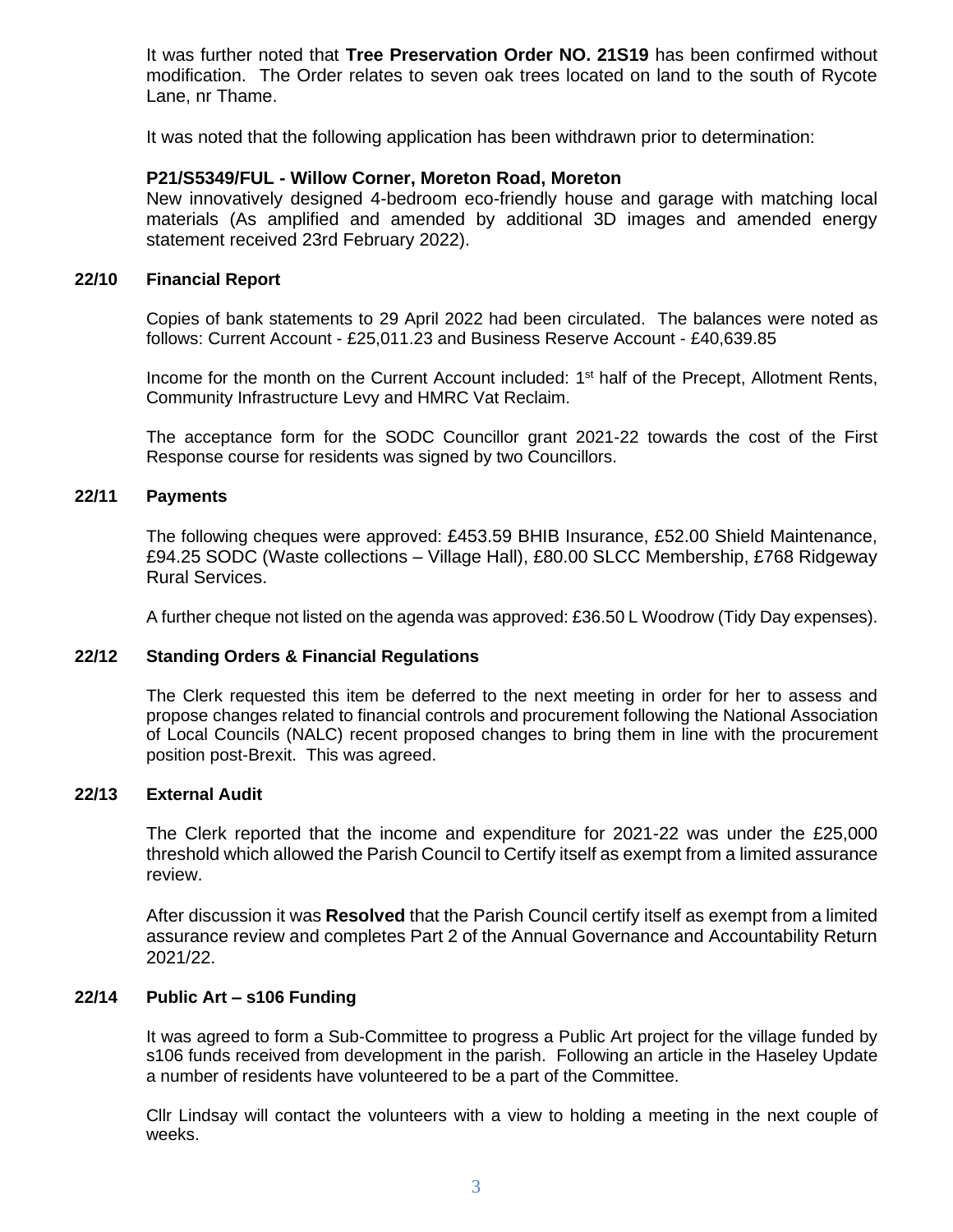## **22/15 Platinum Jubilee Celebrations**

Cllr Woodrow reported the road closure has been approved and plans to celebrate the Jubilee are progressing well. The Parish Council will fund the cost of the magician. The Committee is due to meet again next week. Cllr Woodrow will publish information about the beacon lighting and the Street Party in the Haseley Updates.

# **22/16 Reports from Committees / County and District Councillors**

County Councillor van Mierlo had given his apologies and circulated his monthly report.

District Councillor Newton had circulated her annual report and stated she did not have anything further to add. There were no questions for Cllr Newton.

# **Reports from Committees:**

**Village Hall –** Cllr Woodrow reported another successful 'pop-up pub' took place on Friday. The Village Hall thanked the volunteers who run 'pop-up pubs' and were not concerned about the need to find further volunteers for the next few months.

**Allotments –** Cllr Sheehan reported all tenancy agreements have been signed and returned bar one which he will chase together with the two outstanding allotment rents.

**Environment –** Cllr Sheehan reported the next Earth Shot meeting is scheduled for Saturday. Cllr Sheehan is investigating possible grant funding to cover the cost of a wildlife survey.

**Millennium Wood –** Cllr Sheehan reported he has signed and returned the acceptance letter for the TOE grant. He is due to meet with Nicholsons tomorrow to discuss an autumn workplan. Five people have volunteered to attend the Orchard Management Course on 24 June 2022. There are a maximum of nine places available.

**Footpaths** – Cllr Webster reported there were no issues and a lot of the footpaths had been cleared as part of the Tidy Day.

**Broadband –** Cllr Suter reported Airband has completed the build in the village, the first installs are expected in the next 4-6 weeks. Openreach have confirmed everything is on track, however, there is no further news since the last meeting.

**Neighbourhood Plan - Local Placemaking Plan –** Cllr Suter reported Great Haseley is one of six villages who have been selected to take part in the national pilot for a new, simpler approach to neighbourhood planning.

**Communication, Playing Fields, Miss Cross Field -** nothing to report.

### **22/17 Correspondence**

Items of correspondence and local parish magazines were circulated in the Correspondence Bag for May.

### **22/18 Information Exchange**

Cllr Suter has received an email from a resident upset that her boundary hedge had been cut, without consultation during the Tidy Day. Cllr Woodrow will go and offer his apologies for the error.